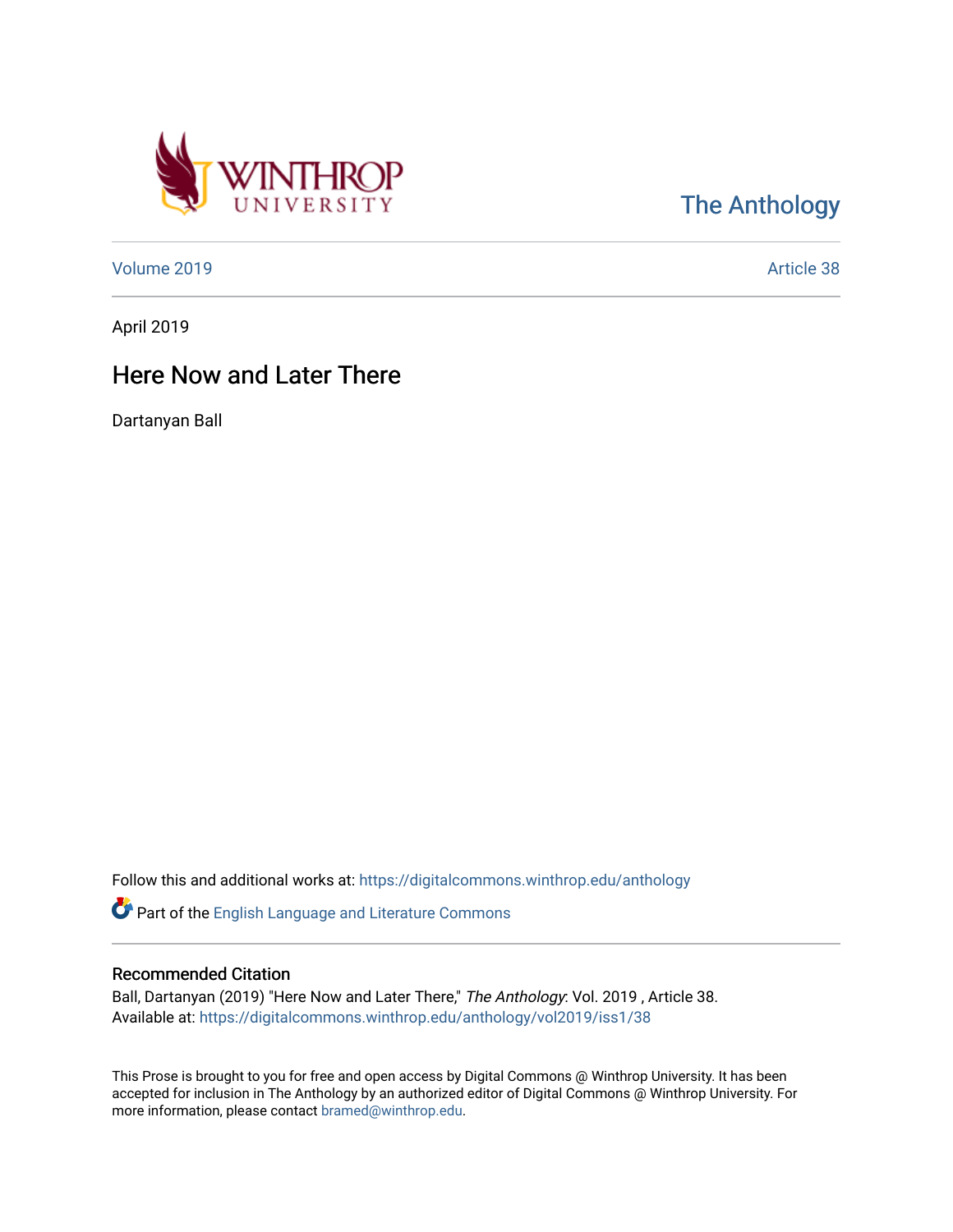## Editor-in-Chief's Choice

 I am in a state of constant fluctuation. Cycles of sleep and waking, breathing in and breathing out, blood carrying oxygen through the body, blood carrying carbon dioxide out. There is a balance there, and it is based in something solid. Rules, matter, biology: things that while not fully understood are nonetheless real. I am constantly remembering and forgetting myself, pushing myself to be present and in the moment. I am working to remove the feeling of separation from my physical being and the one in my mind. Words that come out of my mouth belong to me, but it's so easy to forget that. The scar on my abdomen belongs to me, but it's easy to forget that as well. I am constantly oscillating between 'there' and 'here' and trying to stay here and present.

In my efforts to remain here, I've taken to doing a few things:

1. You may find me recounting my day by scribbling in the margins of my notes. These are thoughts that I come back across when studying, lists and scribbles like little landmarks that help to navigate my way through the day and offer evidence that not only am I here, but I was here as well.

2. I ask others about events that may or may not have happened. I am careful not to ask leading questions so that I arrive as close to reality as is possible for a reconstruction.

3. At times I try to remember names, and I do my best to associate them with faces, because I've read somewhere that all the people in our dreams steal faces from people we have seen, people in crowds, people in restaurants and bars. I believe that my dreams steal primarily from classes, as that is where most of my time outside home is spent. I have a lot of dreams in which I meet with many people. Some of those dreams seem more real than memories. I get embarrassed at the thought of someone remembering my name and theirs being lost to me - if it were me, I might think myself unimportant to that individual.

4. I try to contribute more to a conversation when I begin to feel lost. If I stay involved it is easier to remain within the moment and my grasp on reality strengthens. Sometimes I ask redundant questions because the question has lingered with me, and I figure that it might work in the way a song does; where you have to listen to it in order to get it out of your head.

**Here Now and Later There** Dartanyan Ball

**53**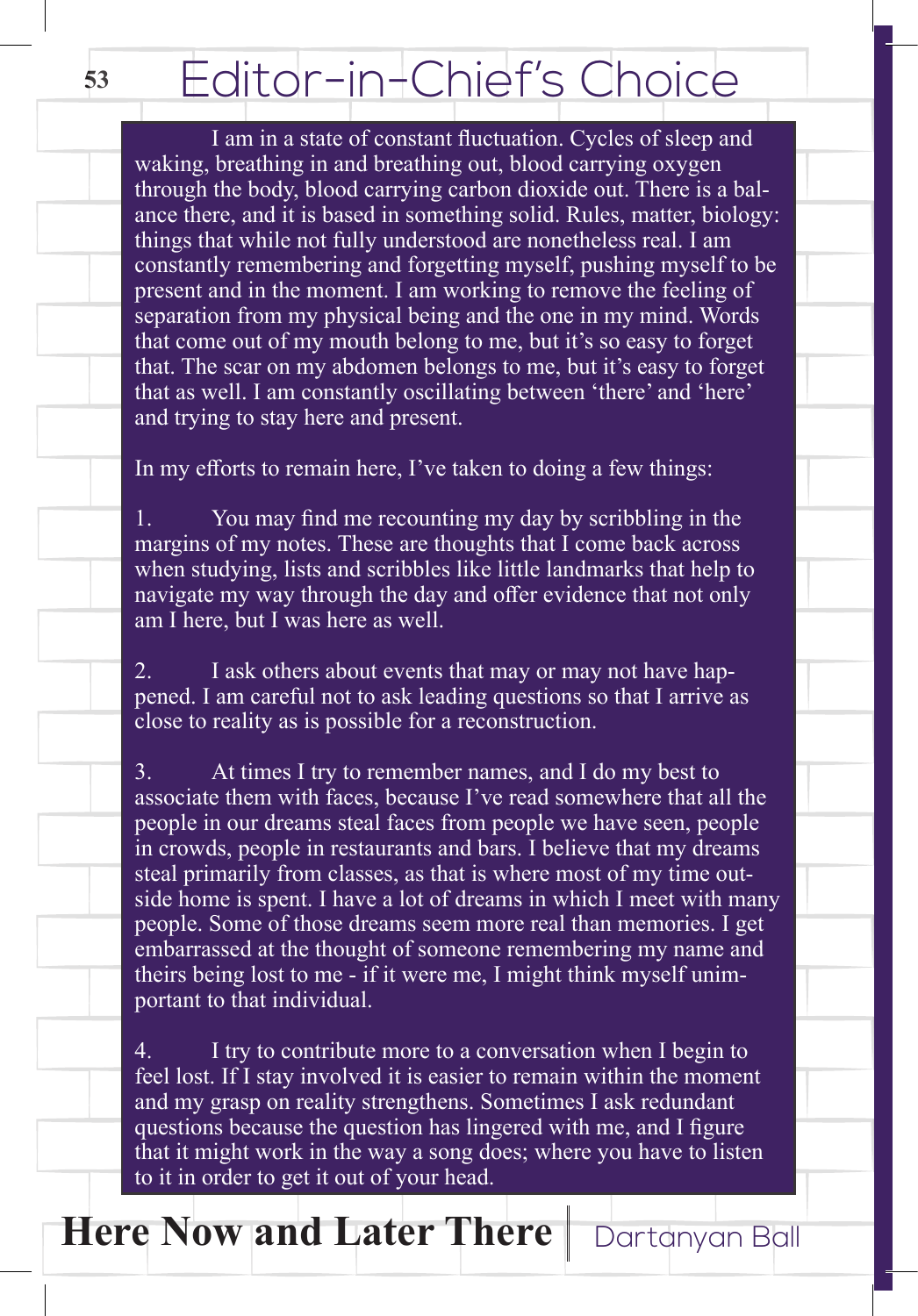5. Sometimes I must maintain focus on something in my physical space. I 5. must find an anchor of sorts to make sure that I remain here. I focus hard to push away the mental fog that takes me out of the moment until it's gone and I'm here. I'm doing this now, focusing on the rhythm of typing and the travel of keys on the keyboard. I keep adjusting the speakers under my monitor and straightening my back in this desk chair. I must focus on the way that the corner of my wall is a little uneven, or the small spider in the corner.

This constant reorientation is, in a word, distracting. It can make conversations difficult to follow. It can lead to feeling as if you have no personality, no desires. It can make active consumption of a movie, a book, or a painting more difficult because often reactions to the material are delayed. I used to hate it when my dad would ask me how I felt about a movie. I simply did not know and only enjoyed it because  $I$  wasn't thinking about it - I just happened to be in the theatre and the movie just happened to be playing in front of my eyes. When I answered, it was usually a variation of:

"I really liked it." And my eyes would glaze over. Or

"I did not like it." And my eyes would glaze over.

Often, he'd leave it at that, and he'd talk about the movie at length; prodding a closed-off boy with open questions. He probably still thinks about tossing footballs and the child's inability to catch, attempting to extract something with which to latch onto and discuss. I'd nod along, helping the conversation progress with a series of brief laughs and practiced acknowledgements. There were other times, though, when his frustration with my aloofness was too much for polite, one-sided conversation to handle, and so he'd ask with all the venom of a joke;

## "Are you here, space cadet?"

Sometimes once, sometimes twice, and we'd both laugh about it. It was not rare that he might laugh first and I'd laugh along once I'd landed back in the conversation. I wasn't there. I was piloting a jet through canyons and performing dangerous maneuvers through cracks in mountains. I was walking the surface of the moon, laser pistol in hand, eyeing the horizon for shiny aliens with two tongues. Or I was simply relaxing on the beaches of Atlantis, wading into the Ocean's waiting maw. The motion of car rides used to lull me to half-sleep. While I could escape to my thoughts and sometimes dreams on the bus, the car was more conducive as it was often quieter or at least more stable. The motion of the vehicle —that of moving forward while remaining still— is dream-like. It proved easy to bridge the gap between the waking and sleeping worlds. That bridge where I remained. I would hear songs on the radio, and the roar of air rushing from the AC provided a nice steady contrast. I'd carry along the road until I was just floating.

Here are some other moments where I'd float: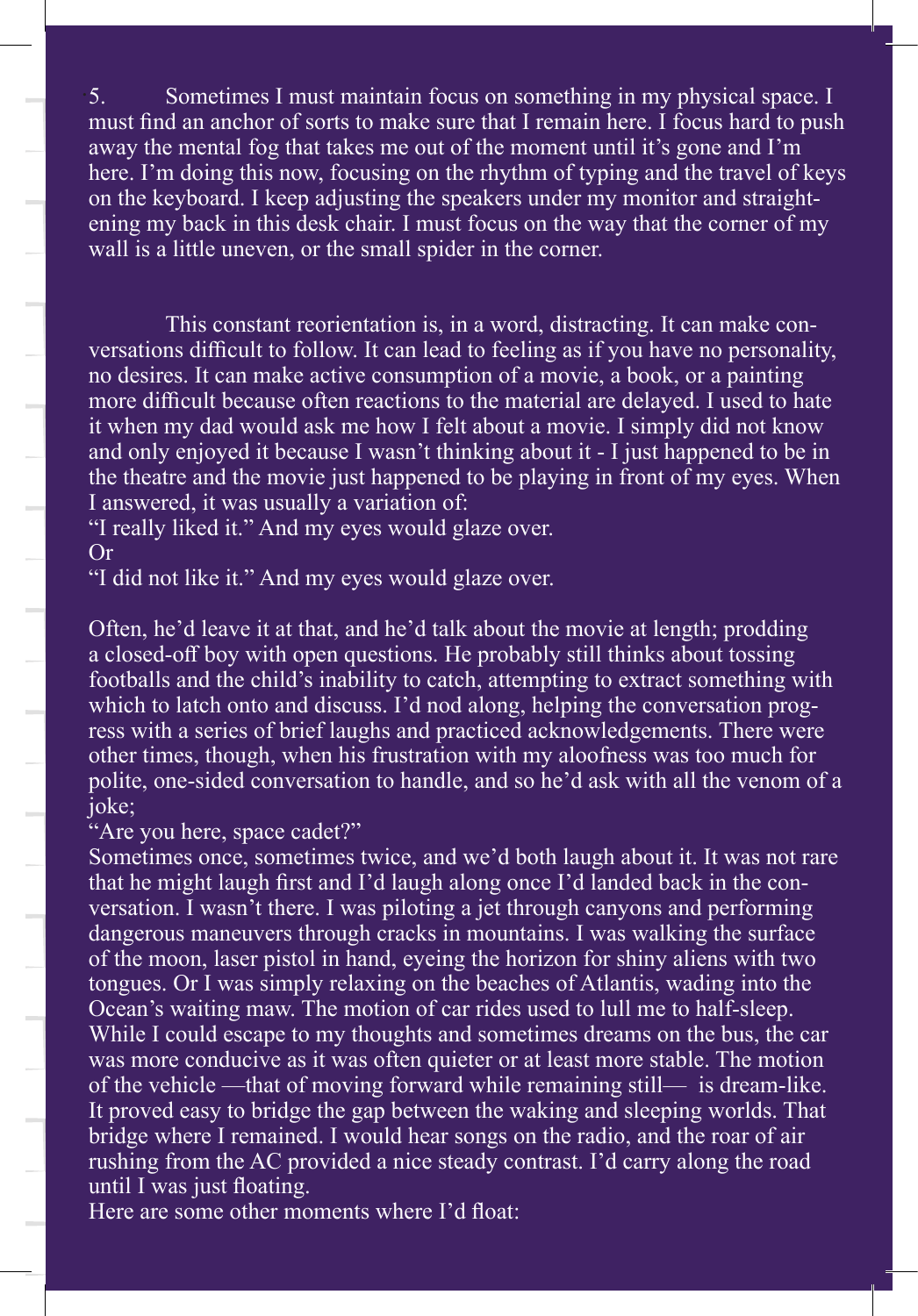**555**1. Bus rides. I'd try to stretch my perception of time on bus rides to and from school. I learned to filter out the sounds of other children by way of putting in my earphones. I'd listen to all sorts of stuff, but mostly old Billy Idol rips and selections from my Dad's U2 albums. My efforts to stretch time did not work as planned and instead time compressed.

2. I used to listen to music and stretch out in bed. I'd make it a point to listen to the lyrics for as long as possible with my eyes closed. The most vivid experience I can recall is Pink Floyd's "Shine on You Crazy Diamond." There is a note that David Gilmour hits right at the 2:36 mark (this is the 1994 Live Pulse version) that sounds like a drop falling into water, and it drug me under. At about 3:50 he plays a lick that's like moving quickly under water before the rest of the song sweeps and swells into focus. In my little musical oasis, I was floating on water directly under stars.

3. At the Dentist's office. Particularly when the floss came out and the evidence of my dental neglect ran red from the spaces between my teeth and out the weird little suction tube. I didn't so much fear the dentist as I accepted it and learned to deal with it by going somewhere else. Somewhere my mouth was actually being upgraded. The doctors were soldering circuit boards and wires together. The pain would be temporary and when I was done my transformation into the Billion Dollar Boy would be complete. Eventually I needed braces and I blamed that on botched upgrades.

I learned eventually that I could, with enough motivation, float away at other times as well. It made dealing with being grounded easier. It made getting through lectures about how I played too many videogames effortless. It made it easy to entertain the conversations started by family members I'd met once and never would again. It became a tool to combat boredom. It became a habit and in time it'd be reflexive, a response to stressors that would plop me out of the situation and into the comfort of car rides and Pink Floyd. Here are two of those stressors:

1. I opened a report card. I went over the familiar columns, one right index finger tracing down the columns and past the teacher notes and comments, next to the dates, next to the class names. My finger raced past the A's and the B's, the singular C, and I found myself staring at a lonely D. I watched myself look at it, floated out my window and out to the clouds. My mother knocked on my bedroom door.

2. I was lying in the bed next to my grandmother's, preparing myself for sleep. The sound of pencils on paper made its way through the sleepy little upstairs. My aunt was doing homework. Downstairs, I heard my grandmother carrying the nightly conversation she'd always shared with my mother, a series of "Ah yes's" and "Mmhmm, I know that's right" made their ways up to me, the words, sound and habit forming an additional sheet of labor wrapping its way around my mind. Then she and the conversation grew quiet, and the pencil stopped scribbling and the air fell a touch cooler. She made her way up the